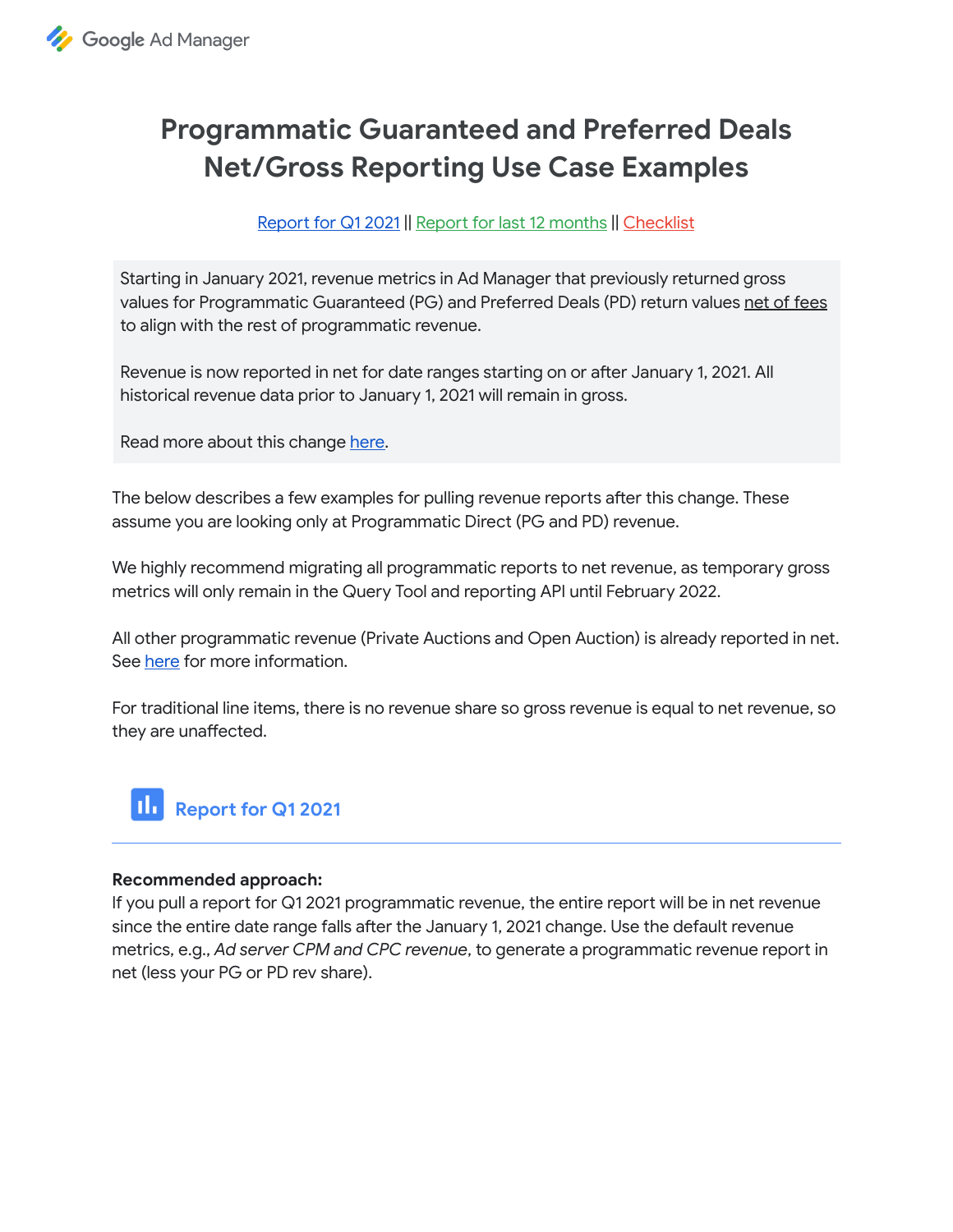



## **Alternative approach:**

If you would like to compare year over year, i.e. comparing Q1 2021 with last Q1 2020, you may use the legacy gross metrics, e.g., *Ad Server CPM and CPC revenue (gross)*, that has been temporarily added to the query tool.

Note that the temporary gross metrics will only exist in the query tool up until February 2022, so we highly recommend migrating all your programmatic reporting processes to net revenue.

<span id="page-1-0"></span>

## **Recommended approach:**

Until January 1, 2022, pulling a programmatic report for the last 12 months will include some gross revenue data. To avoid pulling a mix of gross and net values, we recommend reporting the entire time period in net revenue. To do this:

- a. For all dates from January 1, 2021 onward, use the default revenue metrics, e.g., *Ad server CPM and CPC revenue*, which will return net values for this time period.
- b. For all dates December 31, 2020 and earlier, use the default revenue metrics, e.g., *Ad server CPM and CPC revenue*
	- i. Add Programmatic Channel dimension to get PG and/or PD breakdown.
	- ii. **Apply your PG and/or PD revenue share to the relevant transaction type results**.

The total of these is your net revenue for the entire period. Remember, you can always conve previous data from gross to net by applying your PG or PD rev share.